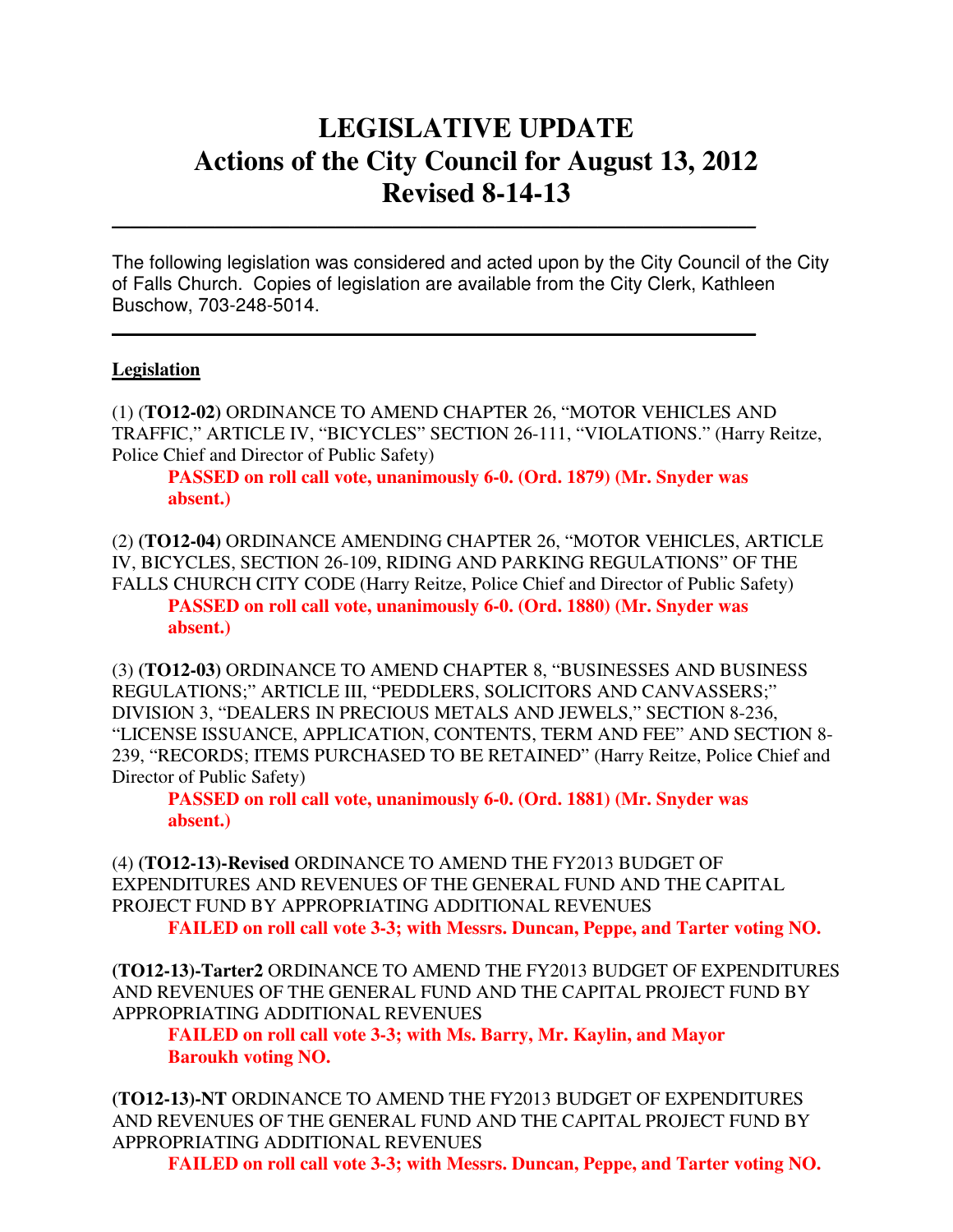### **Consent Calendar**

(1) RATIFY THE CONTRACT WITH TYLER TECHNOLOGIES FOR TECHNICAL SUPPORT AND LICENSE AGREEMENT, OPERATING SYSTEM AND DATABASE ADMINISTRATION SUPPORT AND DISASTER RECOVERY SUPPORT FOR THE CITY'S MUNIS FINANCIAL SYSTEM. (CFO and Director of Finance Richard LaCondré)

CONSENT MOTION: MOVE to ratify the contract with Tyler Technologies for technical support and license agreement, operating system and database administration support and disaster recovery support for the city's Munis financial system.

(2) APPROVAL OF THE FY2013 AND FY2014 NORTHERN VIRGINIA WORKFORCE INVESTMENT BOARD (NVWIB) AREA XI CONSORTIUM AGREEMENT, AND AUTHORIZE THE MAYOR TO ENTER INTO AND EXECUTE THE FY2013-2014 AGREEMENT (Earl Conklin, Director of Housing and Human Services and Court Services)

CONSENT MOTION: MOVE to Approve the FY2013 and FY2014 Northern Virginia Workforce Investment Board (NVWIB) Area XI Consortium Agreement and Authorize the Mayor to Enter Into and Execute the FY2013-2014 Agreement

(3) APPROVAL OF THE FY2013- 2014 PERFORMANCE CONTRACT BETWEEN THE FAIRFAX-FALLS CHURCH COMMUNITY SERVICES BOARD AND THE COMMONWEALTH OF VIRGINIA DEPARTMENT OF BEHAVIORAL HEALTH AND DEVELOPMENTAL SERVICES (Earl Conklin, Director of Housing and Human Services and Court Services)

CONSENT MOTION: MOVE to Approve the FY2013- 2014 Performance Contract Between the Fairfax-Falls Church Community Services Board and the Commonwealth of Virginia Department of Behavioral Health and Developmental Services

(4) RATIFY THE CONTRACT WITH THE CARE OF TREES, INC. FOR DERECHO STORM EMERGENCY WORK UP TO THE AMOUNT OF \$114,000. (Bill Hicks, Director of Public Works)

 CONSENT MOTION: Move to Ratify the Contract with The Care of Trees, Inc. for Derecho Storm Emergency Work up to the amount of \$114,000.

(5) AUTHORIZE THE CITY MANAGER TO EXECUTE THE VIRGINIA DEPARTMENT OF RAIL AND PUBLIC TRANSPORTATION (DRPT) MASTER AGREEMENT AND ANNUAL PROJECT AGREEMENTS FOR FUNDS FOR WMATA (Cindy Mester, Assistant City Manager)

CONSENT MOTION: Authorize the City Manager To Execute The Virginia Department Of Rail And Public Transportation (DRPT) Master Agreement And Annual Project Agreements For Funds For WMATA

(6) AUTHORIZE THE CITY MANAGER TO EXECUTE THE NORTHERN VIRGINIA TRANSPORTATION COMMISSION (NVTC) SUBRECIPIENT AGREEMENT FOR THE